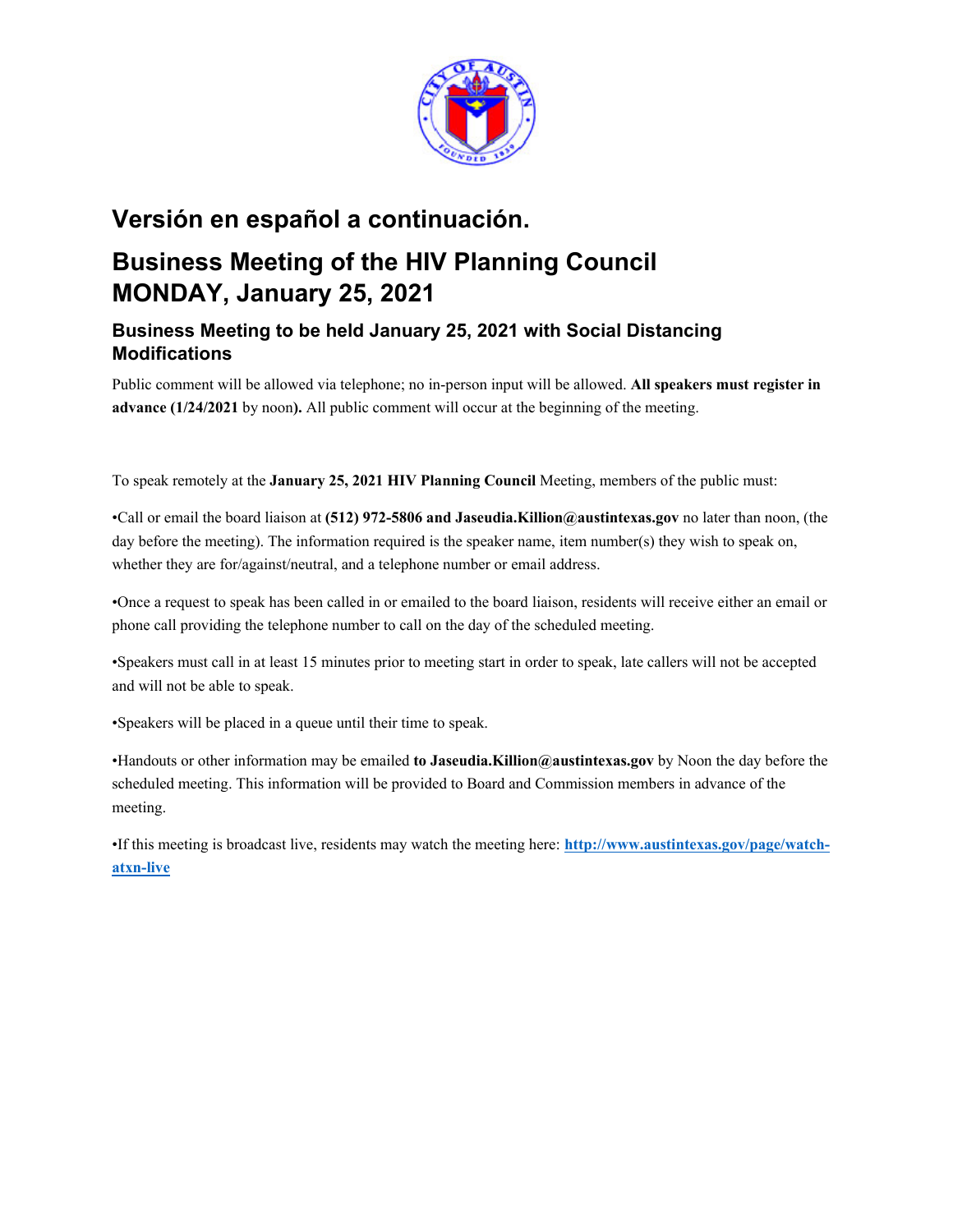

# Reunión del **Business Meeting of the HIV Planning Council MONDAY, January 25, 2021**  FECHA de la reunion (**January 25, 2021**)

La junta se llevará con modificaciones de distanciamiento social

Se permitirán comentarios públicos por teléfono; no se permitirá ninguna entrada en persona. Todos los oradores deben registrarse con anticipación (**1/24/2021** antes del mediodía). Todos los comentarios públicos se producirán al comienzo de la reunión.

Para hablar de forma remota en la reunión, los miembros del público deben:

• Llame o envíe un correo electrónico al enlace de la junta en (**512) 972-5806 and Jaseudia.Killion@austintexas.gov** a más tardar al mediodía (el día antes de la reunión). La información requerida es el nombre del orador, los números de artículo sobre los que desean hablar, si están a favor / en contra / neutrales, y un número de teléfono o dirección de correo electrónico.

• Una vez que se haya llamado o enviado por correo electrónico una solicitud para hablar al enlace de la junta, los residentes recibirán un correo electrónico o una llamada telefónica con el número de teléfono para llamar el día de la reunión programada.

• Los oradores deben llamar al menos 15 minutos antes del inicio de la reunión para poder hablar, no se aceptarán personas que llamen tarde y no podrán hablar.

• Los oradores se colocarán en una fila hasta que llegue el momento de hablar.

• Los folletos u otra información pueden enviarse por correo electrónico a **Jaseudia.Killion@austintexas.** antes del mediodía del día anterior a la reunión programada. Esta información se proporcionará a los miembros de la Junta y la Comisión antes de la reunión.

• Si esta reunión se transmite en vivo, los residentes pueden ver la reunión aquí: http://www.austintexas.gov/page/watch-atxn-live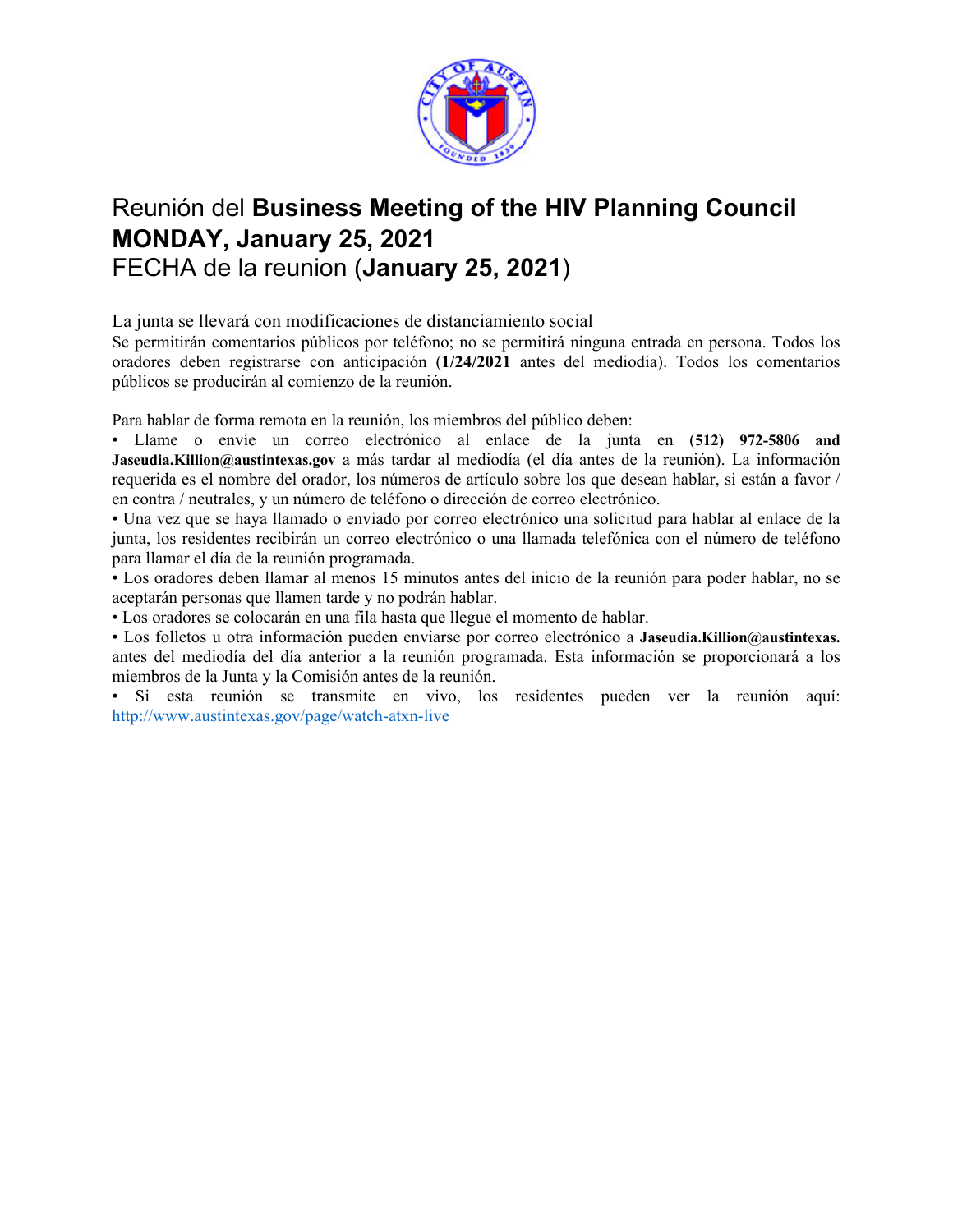

#### **HIV PLANNING COUNCIL BUSINESS COMMITTEE Monday, January 25, 2021, 6:00 P.M. City Hall/Remote Austin, Texas**

### **HIV PLANNING COUNCIL MEMBERS:**

*Chair L.J. Smith, Vice-Chair Tarik Daniels, Secretary Glenn Crawford, Akeshia Johnson-Smothers, Barry Waller, Bart Whittington, Brian Johnson, Brooks Wood, Dennis Ringler, Julio Gómez, Karson Jensen, Lee Miranda, Mattyna Stephens, Michael Everett, Tara Scarbrough, Taylor Stockett, A. Daniel Ramos, and Rocky Lane* 

**Members Present:** Vice-Chair *Tarik Daniels,* Secretary *Glenn Crawford, Akeshia Johnson-Smothers, Barry Waller, Brooks Wood, Julio Gomez, Lee Miranda, Mattyna Stephens, Taylor Stockett, A. Daniel Ramos* 

**Members Absent:** Chair *L.J. Smith, Bart Whittington, Brian Johnson, Dennis Ringler, Karson Jensen, Michael Everett, Tara Scarbrough, Rocky Lane*

**Administrative Agent:** *Anthony Kitzmiller, Brenda Bounous*, *Patricia Niswander* 

**Support Staff:** *Hailey de Anda,* Interim Manager*; Jaseudia Killion* Supervisor/Planner II*; Dylan Keesee,* AmeriCorps VISTA

**Community Members:** None

## **AGENDA**

**CALL TO ORDER**  Meeting called to order at 6:05PM

**1. CERTIFICATION OF QUORUM** 

## **2. CITIZEN COMMUNICATION**

The first 10 speakers who register to speak no later than noon the day before the meeting will be allowed a three-minute allotment to address their concerns regarding items not posted on the agenda.

## **3. APPROVAL OF MINUTES**

a. Minutes from the December meeting and the November Special-Called meeting were approved as written, unanimously

## **4. AUSTIN AREA SYSTEM OF CARE ANALYSIS UPDATE**

a. Jaseudia presented on behalf of EGM Consulting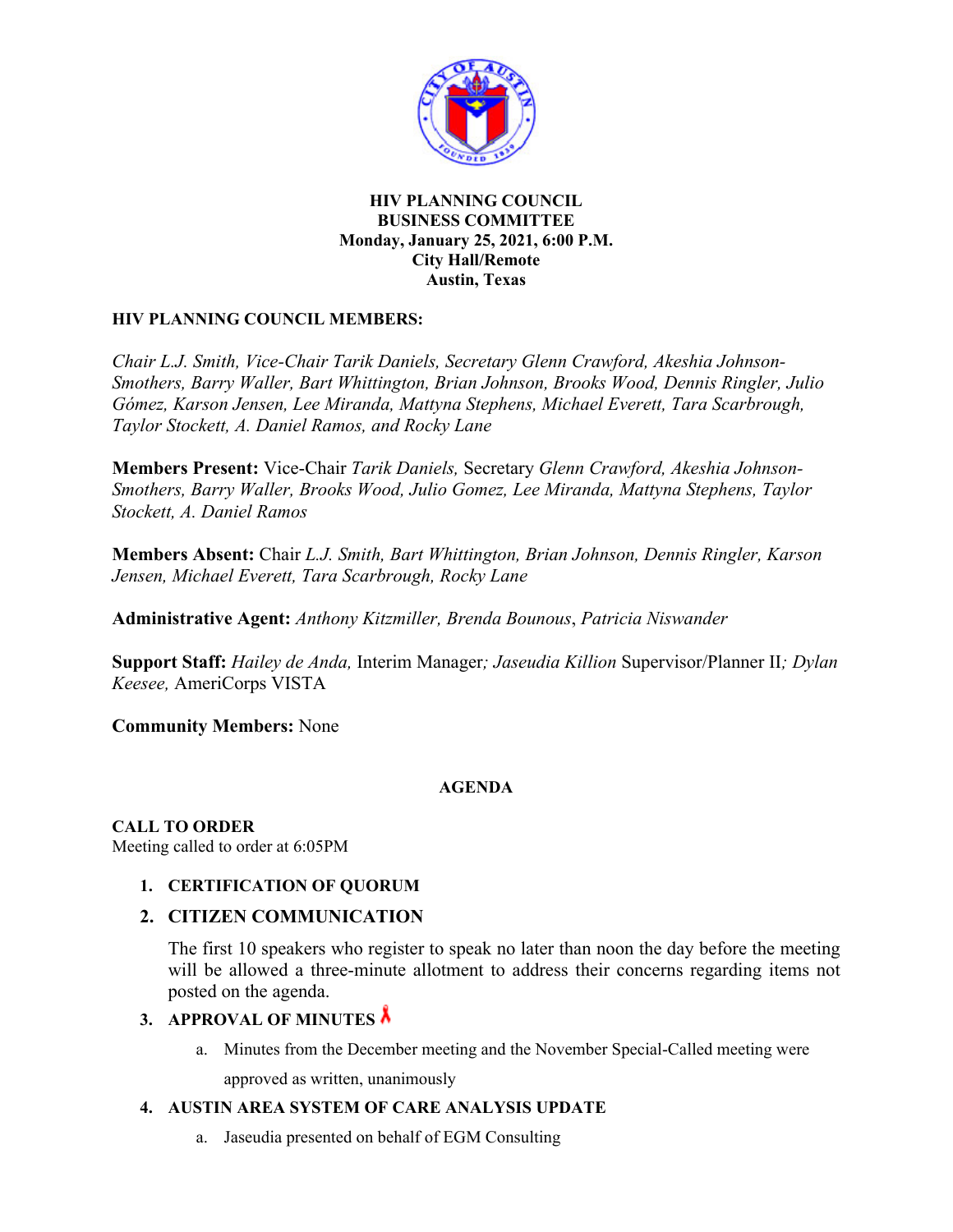

- i. One provider has been very helpful in getting more consumers to fill out the survey
- ii. The survey was reshared in the HIVPC Facebook and Planning council digest, and will be sent out in email soon
- iii. The training went well and if there is a topic the Council would like to learn about, the Office of Support will find someone to train
- iv. Glenn Crawford: The chat in the training was very helpful in explaining acronyms and could possibly be done in HIVPC meetings.

# **5. FISCAL YEAR 20 REALLOCATION**

- a. Patricia Niswander reported that the pandemic has affected the capacity to spend down categories, especially in EIS
	- i. The Planning Council may want to reallocate dollars from the EIS to other funds so they can be spent

## **6. ADMINISTRATIVE AGENT**

- a. Update on expenditures and unspent funds for fiscal year
	- i. The Medical Nutrition therapy is at 93.38% spent
	- ii. There are a lot of unspent funds in Part A, mostly in EIS and Substance

Abuse - Residential

iii. There will have to be a lot of money transferred to ADAP in order to

maintain the same amount of money in the grant for next year

- b. Discussion on fiscal year spending trends and implication for next fiscal year's allocations
	- i. AIDS Pharmaceutical, Health insurance, outpatient ambulatory will most likely be spent down
	- ii. Only 5% of the total award amount can be carried over in Part A
	- iii. Rapid Reallocation cannot be done because it is too late in the fiscal year
	- iv. The AA recommended to reallocate from EIS into programs that are supported by the contract
		- 1. Include oral care and health insurance
	- v. Daniel Ramos suggested moving funds into other service categories rather than oral care/health insurance
		- 1. Anthony Kitzmiller: It is easier to move it into these categories to keep it in the same agency rather than defunding a certain agency and then having to refund another
	- vi. Daniel Ramos: Is it possible to move funds from the 75% category to the 25% category with a waiver due to the pandemic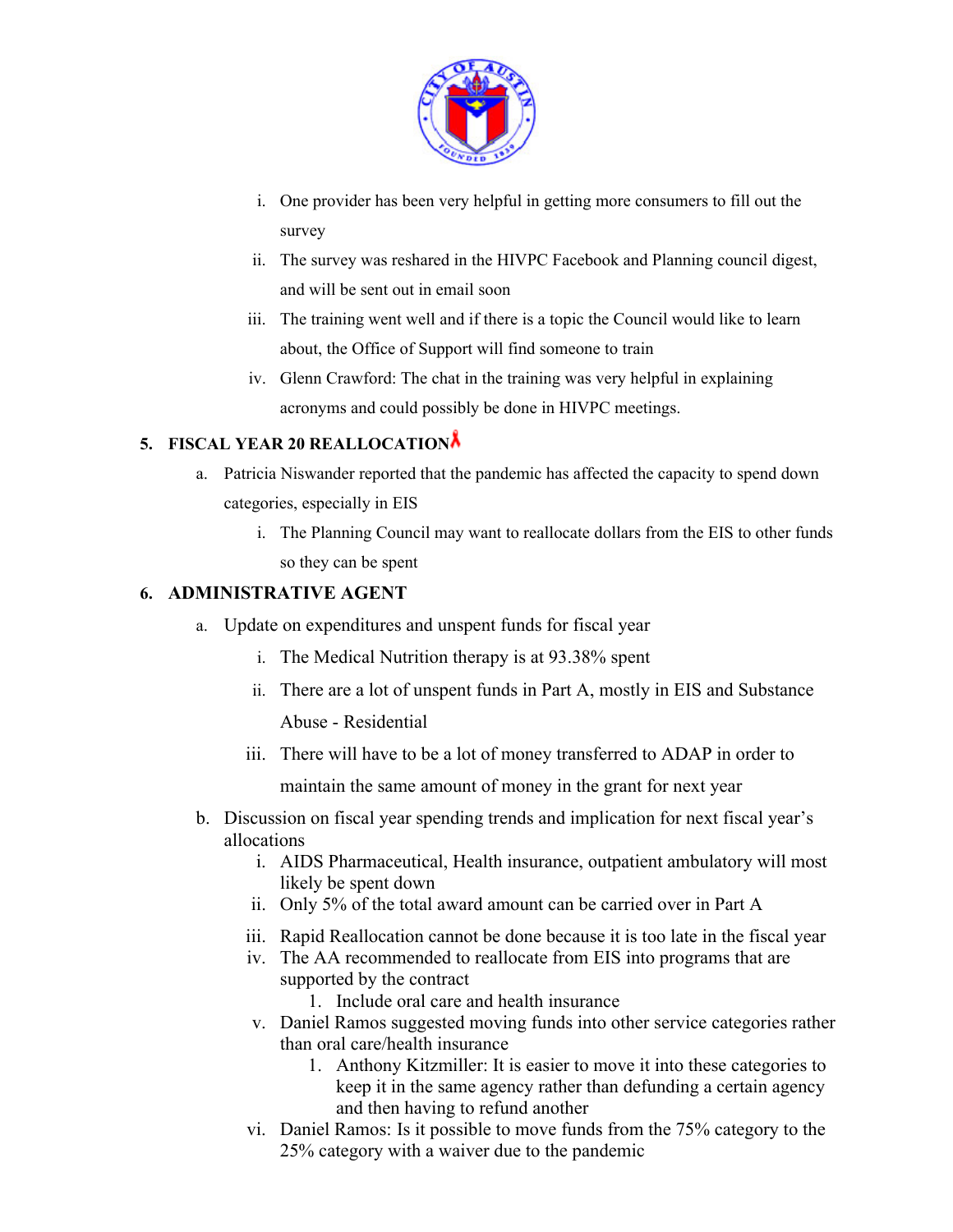

- 1. Anthony Kitzmiller: I can ask the PO if they would approve a waiver, but it would be up to them.
- 2. Daniel Ramos: Maybe we could get EGM to provide a training on unconventional ways to get around certain rules
- c. Patricia Niswander: The de-obligation and obligation of funds can hold up the process
	- i. Daniel Ramos: Can you provide more information on de-obligation of contracts so that we know what it consists of
	- ii. Patricia: it can take around 3 months to obligate or de-obligate contracts because it has to go through city council
- d. Anthony Kitzmiller announced there has been a Program Manager hired
	- i. Anthony Kitzmiller will still be attending the Finance and Allocation Meetings

### **7. PLANNING COUNCIL DOCUMENT AND POLICY SUMMARY**

- a. An overview and reiteration of current policies and documents relevant to Planning Council activities and function
	- i. Jaseudia Killion recapped the policy and procedures for the HIVPC
		- 1. The Bylaws are included in the policy and procedures document
		- 2. The Office of Support is hoping to have PC members declare conflicts of interest at the beginning of meetings

#### **8. COMMITTEE UPDATES**

- a. Governance/Membership Committee
	- i. The committee reviewed the device policy and that should be implemented soon
	- ii. Social media has been posting heavily now that policies have been reviewed
	- iii. STAR Awards
		- 1. The committee discussed the partnerships for the STAR Awards
		- 2. Promotional items are in and will be used to promotion and recruitment
		- 3. A graphic designer will be hired with leftover PC funds to help create graphics to promote a more diverse and larger pool of candidates
			- a. Graphics include Instagram/Facebook support and printable poster
- b. Executive Committee
	- i. Return to in person meetings
	- ii. Monthly training recommendations
		- 1. Each committee gets a chance to suggest training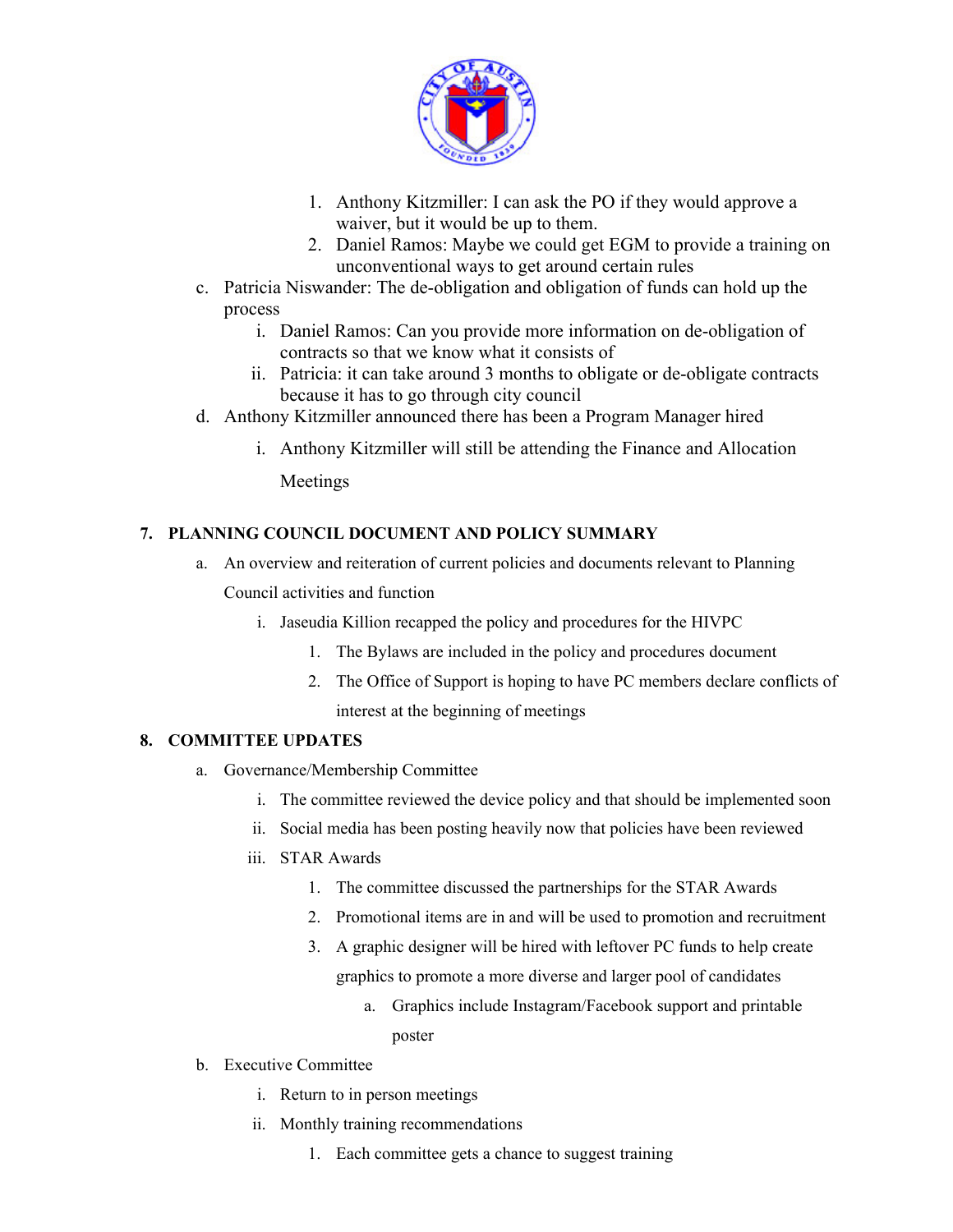

- iii. Executive committee is asking senior members to help train newer members
- c. Care Strategies
	- i. New committee Chair
		- 1. Daniel Ramos is now the Chair for the Care Strategies Committee
	- ii. The last meeting the Care Strategies committee had was a review for the training the PC recently had regarding directives
	- iii. Jaseudia Killion reported that she got the new DSHS Service Standards updates and the committee will be reviewing them
- d. Strategic Planning/Needs Assessment
	- i. Needs Assessment Survey
		- 1. The PC voted and approved the survey about a year ago
		- 2. The survey was delayed due to COVID
		- 3. IT will be distributed virtually, through safe community events utilizing PPE, merchandise, and gift certificates as incentives
	- ii. New interns
		- 1. The interns just started and will be working with Strategic Planning/Needs Assessment and Governance/Membership
- e. Finance/Allocations Committee
	- i. The PSRA process was reviewed and will be finalized shortly
	- ii. The AAM will be reviewed in February
	- iii. Budget Proposals from the committees will be considered in February
	- iv. Planning Council committee budget requests
		- 1. The executive committee will be reviewing the budget and reallocation for the next fiscal year to help save the grant money since

### **9. STAFF REPORT**

- a. Office of Support Staff Report
	- i. Hill Country Ride for AIDS was provided HIVPC Merchandise and is coming soon
		- 1. HCRA will be completely virtual due to the pandemic
	- ii. The AIDS Education and Training Centers 2014-2019
	- iii. HIV Care Services is having a clinical panel meeting
	- iv. Melody Barry is the new Project Officer